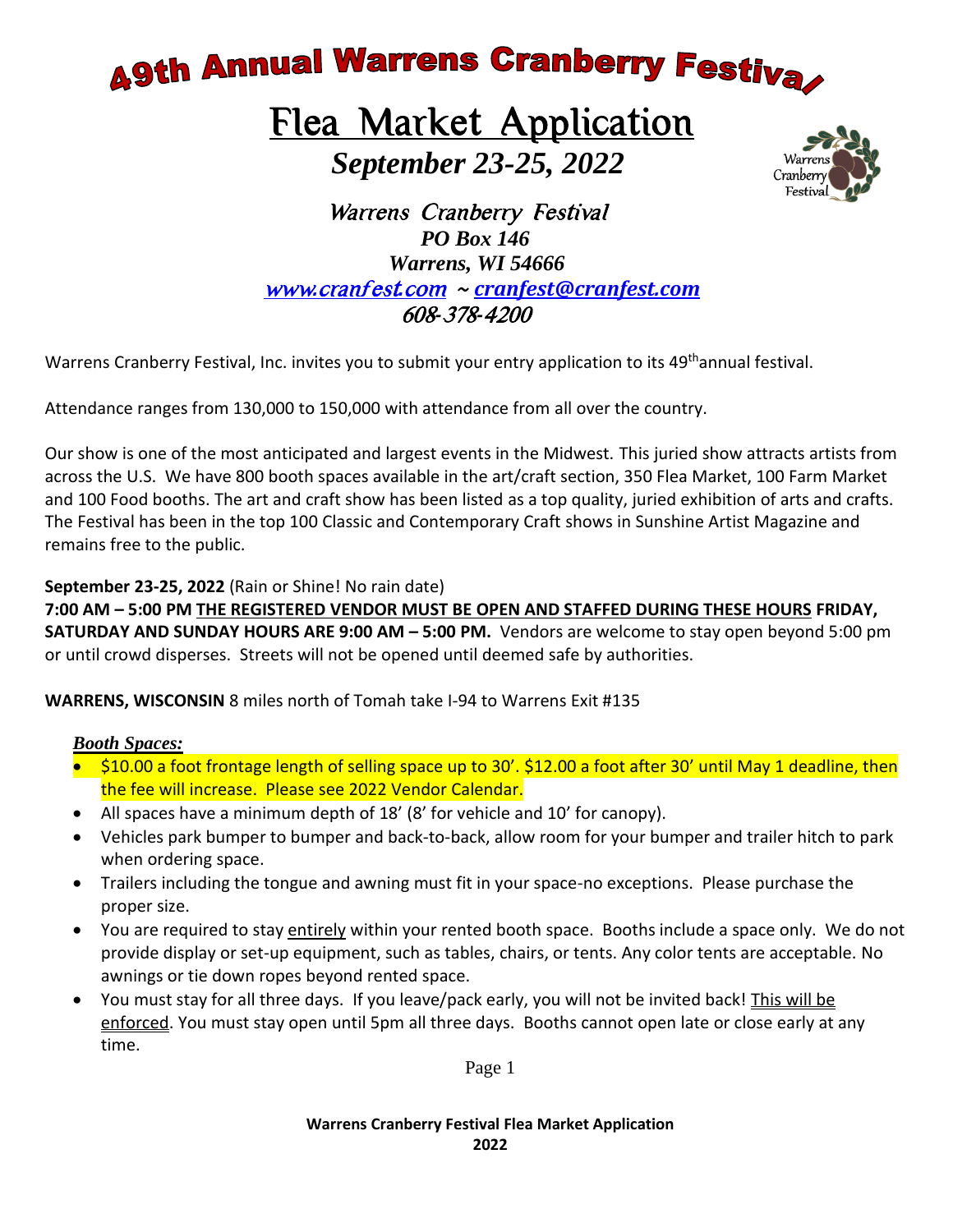# **A9th Annual Warrens Cranberry Festiva**

#### *Insurance:*

- You are responsible for your own liability insurance within your rented area.
- A Certificate of insurance which provides proof of general business liability insurance in minimal amount of \$1,000,000 is required by all vendors accepted in the show by September  $1<sup>st</sup>$ .
- Your name from your application must be on this certificate and the dates of the 2022 Festival must be covered.
- You MUST list the Warrens Cranberry Festival as additional insured.
- Security is provided during the event and overnight, however Warrens Cranberry Festival is not responsible for any items lost-stolen or damaged.
- A current copy must be faxed/mailed, listing *Warrens Cranberry Festival Inc*. as (additional insured) to 402 Pine St, PO Box 146, Warrens WI 54666 or faxed to 608- 378-4250. You can also e-mail to [cranfest@cranfest.com.](mailto:cranfest@cranfest.com)
- If you are a new vendor, you may wait until acceptance to acquire insurance.
- An insurance company used by many vendors is *Veracity Insurance* (888) 568- 0548 or go to [www.actinsurance.com](http://www.actinsurance.com/) or [www.actinsurance.com/policy/buy/ai/NDY2](http://www.actinsurance.com/policy/buy/ai/NDY2)

#### *Electricity/Power:*

- No Gas Generators are allowed during show hours. Generators will be allowed before 7am and after 6pm
- Warrens Cranberry Festival does not provide electricity.

#### *Weather:*

This is an outdoor show and subject to the elements.

#### *Sales Tax:*

- All vendor applications must include a copy of your current Wisconsin Sellers Permit Number. The permit number will begin with a 456 sales tax or 600 business reporting tax.
- Vendors are responsible for collecting & paying state/county sales tax at 5.5% (Monroe County).
- Each vendor is responsible for their own applicable sales tax according to state and federal laws.
- Contact the *Wisconsin Department of Revenue* office with questions or to obtain a permit at 1-608-266-2776.

#### *Confirmation:*

- We reserve the right to accept or reject any booth or merchandise.
- **All items** sold and displayed must be juried and approved.
- **All items** must show good taste and be family appropriate. No illegal merchandise is allowed. No confederate flags or political merchandise allowed.
- You will be notified that you have been accepted to participate in our show by email. Send a Self-Addressed Stamped Envelope if you would like a written acceptance notice and your pictures returned.
- Booths that were with us in 2021 have first chance at reserving your same booth for 2022-*WE WILL HOLD ONLY UNTIL May 1, 2022*!
- Your cancelled check is your receipt. An accepted application is a commitment to participate in the event and there are NO Refunds on cancellations for any reason.

Page 2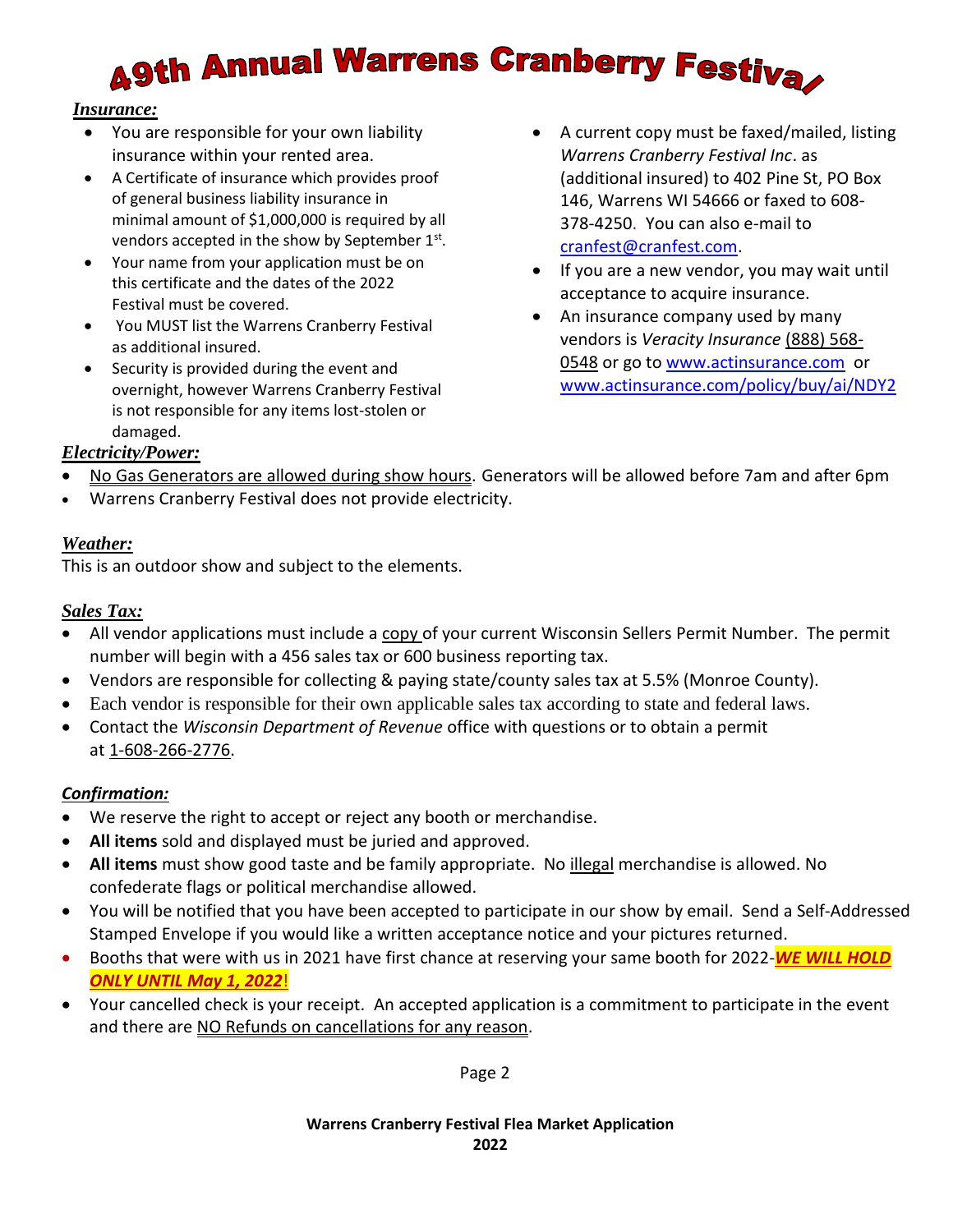## **Agth Annual Warrens Cranberry Festival**

**NOTE** – We have over 27,000 fans on Facebook so if you would like to possible be mentioned on our Facebook page, please send a story about yourself, how you got started, any awards etc. You can send this information with your application or email to [cranfest@cranfest.com.](mailto:cranfest@cranfest.com) We will take stories until Aug 1, 2022, to share.

*Make check payable to:* Warrens Cranberry Festival *Mail to:* Warrens Cranberry Festival, Inc P.O. 146, Warrens, WI 54666

#### **2022 Vendor Calendar:**

**January 25, 2022**: **Applications open** You must pay all your fees when applying. We will not accept post-dated checks.

**May 1, 2022: Application deadline** *\$10.00 a frontage foot up to 30', 31' or more will be \$12.00 a frontage foot. -*Returning artists to secure previous space from 2021 the application must be postmarked by May 1, 2022. Booth will be reassigned after this time to new applicants applying to the event.

#### **May 2nd to September 7, 2022:** *\$12.00 a frontage foot*

#### **September 1st, 2022 - Final paperwork will be sent**

#### **September 8 to September 23, 2022 – \$15.00 a frontage foot**

Applications will need to be completed and brought to the Festival office with (Money order or cash) payment or come to the Vendor Information booth with completed application and (Money order or cash-no checks will be accepted) booth fee on September 21 & 22 for booth placement. We will not assign any booth placement unless the conditions above are met in the month of September.

**Set-up dates:** September 20-22, 2022 **2023 Festival dates:** September 22-24 50th celebration

Applications accepted until filled



Page 3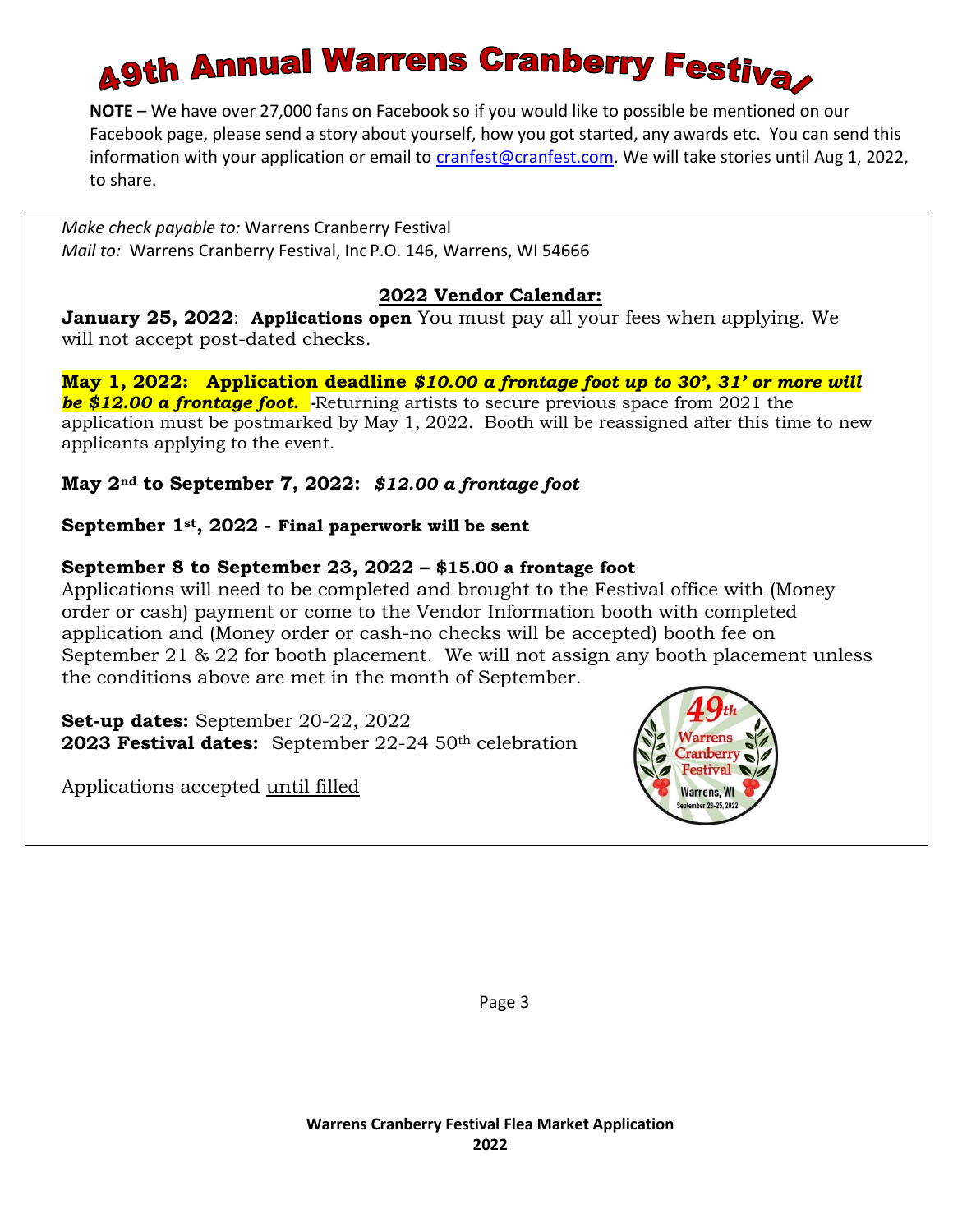## **A9th Annual Warrens Cranberry Festiva**

#### **FLEA MARKET APPLICATION-2022**

| Make check payable to Warrens Cranberry Festival                                                                                                                                                                               | Deadline for returning vendors to hold previous space is |                                                                                                                                                                                                                                                         |  |
|--------------------------------------------------------------------------------------------------------------------------------------------------------------------------------------------------------------------------------|----------------------------------------------------------|---------------------------------------------------------------------------------------------------------------------------------------------------------------------------------------------------------------------------------------------------------|--|
| Mail to: Warrens Cranberry Festival, Inc                                                                                                                                                                                       |                                                          | 1-May 2022 - booth will be reassigned after this time.                                                                                                                                                                                                  |  |
| <b>Vendor Application-Flea Market</b>                                                                                                                                                                                          |                                                          | Applications accepted until filled                                                                                                                                                                                                                      |  |
| P.O. 146, Warrens, WI 54666                                                                                                                                                                                                    |                                                          |                                                                                                                                                                                                                                                         |  |
| <b>Please print</b>                                                                                                                                                                                                            |                                                          |                                                                                                                                                                                                                                                         |  |
|                                                                                                                                                                                                                                |                                                          |                                                                                                                                                                                                                                                         |  |
| Business Name & phone number: Name of the state of the state of the state of the state of the state of the state of the state of the state of the state of the state of the state of the state of the state of the state of th |                                                          |                                                                                                                                                                                                                                                         |  |
|                                                                                                                                                                                                                                |                                                          |                                                                                                                                                                                                                                                         |  |
|                                                                                                                                                                                                                                |                                                          |                                                                                                                                                                                                                                                         |  |
|                                                                                                                                                                                                                                |                                                          | Telephone: ______________________Cell phone_______________________Emergency #_________________________________                                                                                                                                          |  |
|                                                                                                                                                                                                                                |                                                          |                                                                                                                                                                                                                                                         |  |
|                                                                                                                                                                                                                                |                                                          |                                                                                                                                                                                                                                                         |  |
| Wisconsin Sellers Permit/or reporting Number # (required) Begins with 456 or 600                                                                                                                                               |                                                          |                                                                                                                                                                                                                                                         |  |
|                                                                                                                                                                                                                                |                                                          | I do not need a copy if you provide the number in the space above                                                                                                                                                                                       |  |
|                                                                                                                                                                                                                                |                                                          | I would like same area as 2021: How many years have you been an artist at the festival?                                                                                                                                                                 |  |
| Deadline - May 1                                                                                                                                                                                                               |                                                          |                                                                                                                                                                                                                                                         |  |
|                                                                                                                                                                                                                                |                                                          | Deadline – May 1<br>Flea @ \$10.00 per foot (up to 30') _____________ Fee: _______________   Note: <u>Rented space is for selling only.</u> If you<br>plan on using your camper/vehicle in your space<br>Note: Rented space is for selling only. If you |  |
| Flea @ \$12.00 per foot (31' and up) __________ Fee: ____________                                                                                                                                                              |                                                          |                                                                                                                                                                                                                                                         |  |
| May 2 to September 7                                                                                                                                                                                                           |                                                          | it must be in the back and all corners must be                                                                                                                                                                                                          |  |
|                                                                                                                                                                                                                                |                                                          | covered with your product to keep from                                                                                                                                                                                                                  |  |
| Flea $@$ \$12.00 per foot                                                                                                                                                                                                      |                                                          | diversion of customer traffic. Do not purchase                                                                                                                                                                                                          |  |

**September 8 to September 23** Flea  $\omega$  \$15.00 per foot Fee:

#### **Total check enclosed:** \_\_\_\_\_\_\_\_\_\_\_\_\_\_\_\_\_\_\_\_\_\_\_\_\_\_\_\_\_\_\_\_\_\_\_\_

 Acceptance letters will be sent to your email address. If you do not have an email address, please send a self-addressed stamped envelope for acceptance notification.

#### **Check List:**

Enclosed Copy of Wisconsin Sellers Permit Number \_\_\_\_\_\_\_\_\_\_\_\_ Enclosed Photos with Self Addressed Stamped Envelope. IF you have a website pictures are not required Enclosed Insurance Rider \_\_\_\_\_\_\_\_\_\_\_\_



footage just for your vehicle/camper. You will be

asked to remove these from the show.

### **Warrens Cranberry Festival Flea Market Application**

**2022**